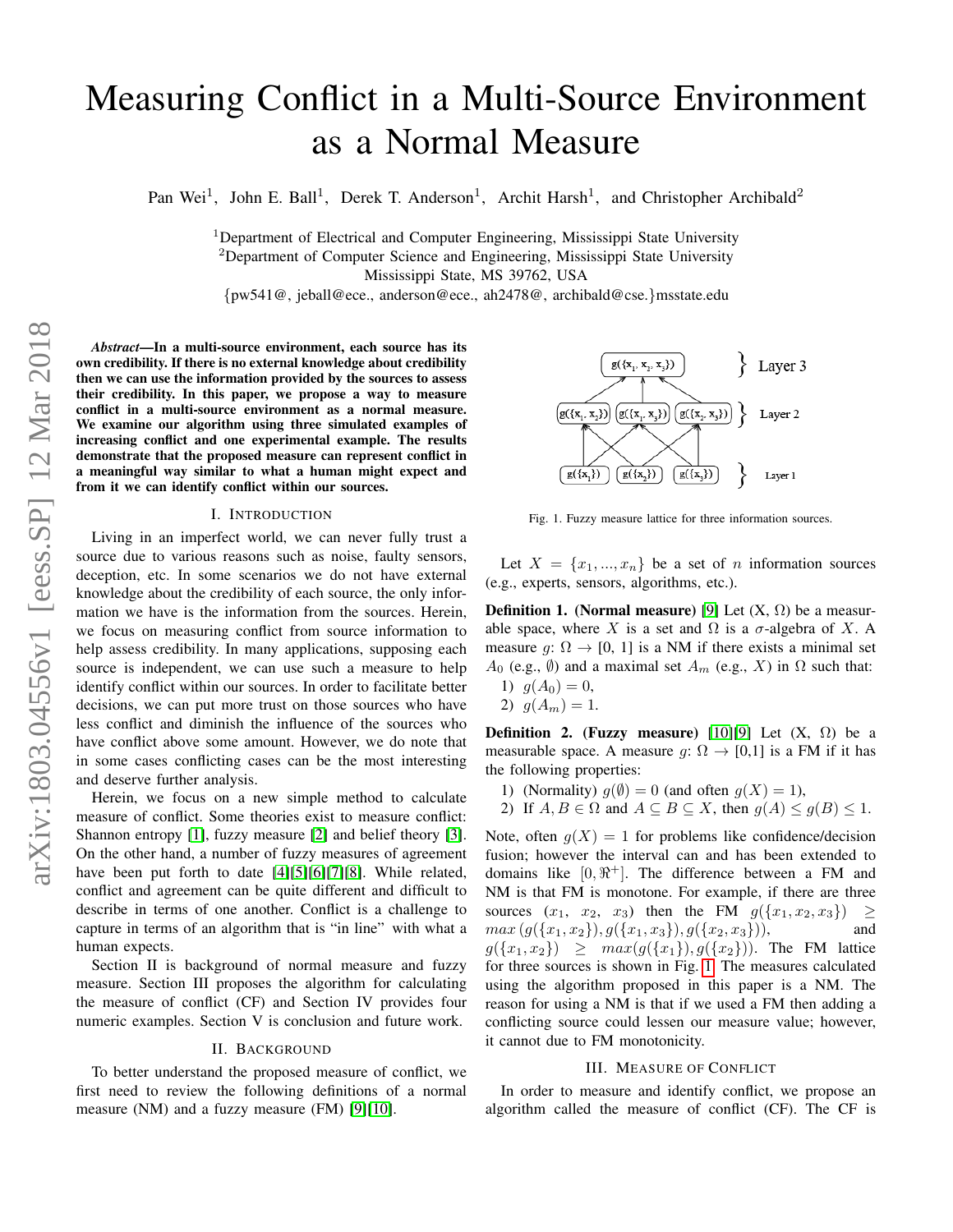defined here as the sum of sub-interval conflicts over the all sources' measurement range. Each sub-interval contributes to the conflict if some of the sources' measurement range does not cover such sub-interval. The conflict metric is the ratio between the sub-interval length and the global measurement range length multiplied by the percentage of sources not covering that sub-interval. The nomenclature and mathematical description of the algorithm is as follows:

Let  $X = \{x_1, ..., x_n\}$  be a set of sources for which we do not know the credibility of each source. Each source  $x_i$  provides interval-valued evidence  $(\overline{h}_i)$ . For example, if sensor  $x_1$ has output voltages v, where  $2.0 \le v \le 3.5$ , then the interval is  $\overline{h}_1 = [2.0, 3.5]$ , and this is called interval-valued evidence.  $A_i$ is the set that contains all i-tuple combinations of the sources, where  $i$  is the number of sources in the tuple. For example, with sources  $x_1, x_2$  and  $x_3, A_1 = \{\{x_1\}, \{x_2\}, \{x_3\}\}\$ ,  $A_2 =$  $\{\{x_1, x_2\}, \{x_1, x_3\}, \{x_2, x_3\}\}\$ , and  $A_3 = \{x_1, x_2, x_3\} = X$ . g is the numeric NM.

Suppose there are *n* interval-valued sources. Let  $E =$  ${E_1, ..., E_{2n}}$  be the ordered set  $(E_i \le E_{i+1})$  of all interval endpoints from our evidences. An example is shown in Fig. [2.](#page-1-0) Let  $\overline{P} = {\overline{P_1}, ..., \overline{P_{2n-1}}}$  be the set of intervals induced by E. For example,  $\overline{P}_1 = [E_1, E_2]$ . Let  $O(\overline{P}_k)$  be the number of sources (which are in  $A' \in A_i$ ) in interval  $\overline{P}_k$ . Let  $g^{CF}$  be defined as:

$$
g^{CF}(A' \in A_1) = 0, \forall A' \in A_1
$$
 (1a)

$$
\tilde{g}^{CF}(A' \in A_i) = \sum_{k=1}^{2n-1} \Phi(\overline{P}_k, A') |\overline{P}_k| \left( \frac{i - O(\overline{P}_k)}{i} \right),
$$
  

$$
\Phi(\overline{P}_k, A') = \begin{cases} 1 & \text{if } \overline{P}_k \subseteq [\min_{x_j \in A'}[\overline{h}_j]^-, \max_{x_j \in A'}[\overline{h}_j]^+], \\ 0 & \text{else}, \end{cases}
$$
  

$$
i = [2 : n], \quad (1b)
$$

$$
g^{CF}(A_i) = \tilde{g}^{CF}(A_i) / (\max_{x_j \in A'} [\bar{h}_j]^+ - \min_{x_j \in A'} [\bar{h}_j]^-). \quad (1c)
$$

In CF, every interval that is bounded within the maximum right and minimum left endpoints have been weighted based on the number of overlap times. If an interval has no sources in it then it has the highest conflict weight of one. On the other hand, if all sources overlap in an interval then there is no conflict and a weight of zero is assigned. The CF not only considers intervals that have overlapping sources, but also considers all intervals without any overlapping sources (which is the section marked as 0 in Fig. [2\)](#page-1-0). Using CF, the differences between case 1 and case 2 in Fig. [3](#page-1-1) (a) and (b) can be clearly shown. In Fig. [3](#page-1-1) (a), comparing the two cases, there is more conflict among the three sources of case 1 than that of case 2 since the interval from source 1 is more similar to source 2 and therefore there is a wider overlapping region among the three sources. In Fig. [3](#page-1-1) (b), case 2 has more conflict between



<span id="page-1-0"></span>Fig. 2. Counting the number of sources with one region that has no sources and is marked as 0.



(a) Two different cases of three interval-valued sources where Case 1 has more conflict than Case 2.



<span id="page-1-1"></span>(b) Two different cases of two interval-valued sources where Case 2 has more conflict than Case 1.

Fig. 3. Comparison of different cases in which one case has more conflict than the other case.

the two sources since there is a wider no overlapping region versus case 1. These two examples show that CF works "in line" with what a human would expect.

## IV. NUMERIC EXAMPLES

### *A. Synthetic Examples*

In this section, three synthetic examples are provided to demonstrate the calculation and meaning of CF for increasing degrees of conflict.

<span id="page-1-2"></span>Example 1. In the first example, there are four interval-valued evidences,  $\overline{h}_1 = [0, 12], \overline{h}_2 = [0, 4], \overline{h}_3 = [0, 3],$  and  $h_4 = [0, 2]$ . The four evidences are shown in Fig [4\(](#page-2-0)a), while the lattice of CF conflict measures is shown in Fig [4\(](#page-2-0)b). The following is a manual calculation example using CF.

For the calculation of  $g^{CF}(\lbrace x_1, x_2, x_3 \rbrace)$ , as shown in Fig. [5,](#page-2-1) interval [4, 12] has one source, which is source 1. Interval [3, 4] has two overlapping sources which are from source 2 and 3. Interval [0, 3] has all three overlapping sources. We can compute CF using Eq. [1](#page-1-2) as follows:

$$
\tilde{g}^{CF}(\lbrace x_1, x_2, x_3 \rbrace) = |12 - 4| \times \frac{3 - 1}{3} + |4 - 3| \times \frac{3 - 2}{3} = \frac{17}{3},
$$
  

$$
g^{CF}(\lbrace x_1, x_2, x_3 \rbrace) = \frac{17}{3} / |12 - 0| \approx 0.4722.
$$

The results in Fig [4\(](#page-2-0)b) show that CF is similar to what many of us would expect in terms of conflict. For example,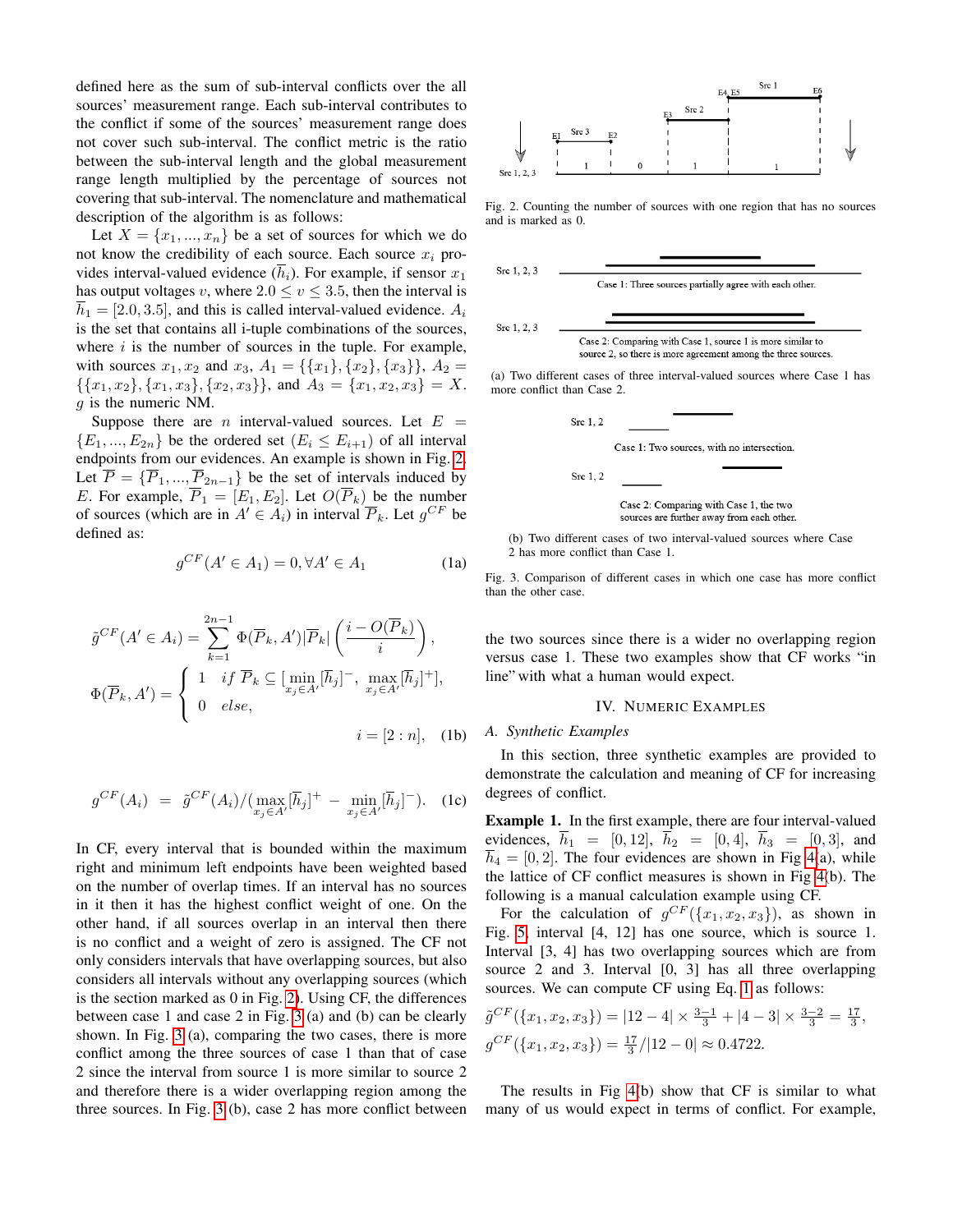

| (b) Lattice of CF values. |  |  |
|---------------------------|--|--|

 ${3 \choose 3}$ <br>g<sup>CF</sup> = 0

 $g<sup>CF</sup> = 0$ 

 $g^{(2)} = 0$ 

 ${1}$ <br>g<sup>CF</sup> = 0

<span id="page-2-0"></span>Fig. 4. Example 1: Small conflict.



<span id="page-2-1"></span>Fig. 5. An example showing how to calculate  $g^{CF}(\lbrace x_1, x_2, x_3 \rbrace)$  of three sources.

the algorithm gives higher conflict measure to  $\{x_1, x_2, x_4\}$ than  $\{x_1, x_2, x_3\}$ . This is because source 3 has more overlap than source 4, to sources 1 and 2.

Looking through the CF measures, we can find that the highest difference happens between  $g^{CF}(\lbrace x_1, x_2, x_3, x_4 \rbrace)$  and  $g^{CF}(\lbrace x_2, x_3, x_4 \rbrace)$  without considering the lowest layer. This shows that by adding source 1, the conflict measure rises the most, which means that source 1 can be identified as the most conflicting source.

Example 2. In the second example, the four interval-valued evidences are  $\bar{h}_1 = [10, 12], \bar{h}_2 = [1, 4], \bar{h}_3 = [1, 3],$  and  $\overline{h}_4 = [0, 2]$ . The four evidences are shown in Fig. [6\(](#page-2-2)a), while the lattice of CF conflict measures is shown in Fig. [6\(](#page-2-2)b).

This example includes a unique source, i.e. source 1, which has no overlap with the other sources. Source 3 and 4 has the same length, and source 4 is further away from source 1 than source 3. Using CF, the measure value for  $\{x_1, x_4\}$  is higher than the value for  $\{x_1, x_3\}$ , which is in accord with our expectation. The results in Fig. [6\(](#page-2-2)b) show that CF can well present the conflict among sources when there is unique source presented.

Similar to Example 1, the highest measure value difference also happens between  $g^{CF}(\lbrace x_1, x_2, x_3, x_4 \rbrace)$  and  $g^{CF}(\lbrace x_2, x_3, x_4 \rbrace)$  without considering the lowest layer. This difference help us to identify source 1 as the unique (i.e.



(a) Four interval-valued sources with a unique source that has no overlapping region with others.



<span id="page-2-2"></span>(b) Lattice of CF values.

Fig. 6. Example 2: Moderate conflict.



(a) Four interval-valued sources, and each source has no overlapping region with others.



<span id="page-2-3"></span>(b) Lattice of CF values.

Fig. 7. Example 3: Extreme conflict.

conflicting) evidence source.

Example 3. In the third example, there are four intervalvalued evidences,  $\bar{h}_1 = [10, 12], \bar{h}_2 = [4, 7], \bar{h}_3 = [2, 4],$  and  $\overline{h}_4 = [0, 2]$ . The four evidences are shown in Fig. [7\(](#page-2-3)a), while the lattice of CF conflict measures is shown in Fig. [7\(](#page-2-3)b).

In this example, all four interval-valued evidences have no overlap with each other, which means this scenario is highly conflicted. It can be seen that all CF values in the upper three layers are higher than 0.5 and reach up to 0.8333. Comparing the three examples, every corresponding measure value in Example 1 and Example 2 is lower than or equal to the value